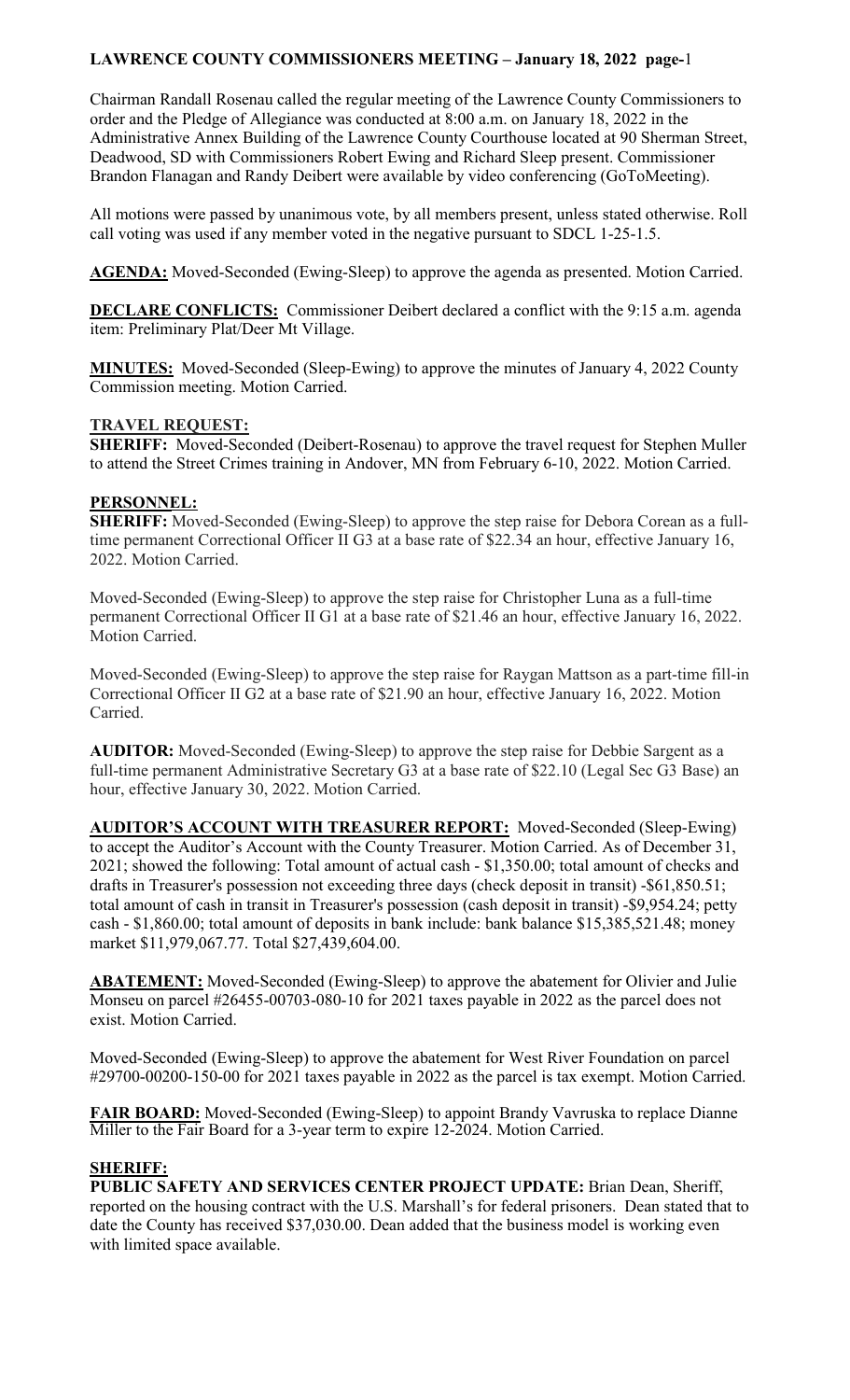Tony Vie, Elevatus Architecture, gave a presentation regarding the Design Development phase of the Public Safety and Service Center project. Vie presented the Design Development floor plans, and a design phase comparison from Conceptual Design to Schematic Design to Design Development and also the Project scope alternates and schedule.

Moved-Seconded (Ewing-Sleep) to approve Elevatus Architecture to proceed to the Construction Document phase of the Public Safety and Service Center. Motion Carried.

## **HIGHWAY:**

**FUEL QUOTES:** The following fuel quote was submitted as of January 4, 2022: **Deadwood Diesel Blended 50/50 (dyed) 4500 gallons:** (prices per gallon) CBH Cooperative –\$2.955\* **Deadwood Unleaded 3300 gallons:** (prices per gallon) CBH Cooperative –\$2.892\* **Spearfish Diesel #2 (dyed) 3100 gallons:** (prices per gallon) CBH Cooperative –\$2.786\* **Spearfish Unleaded 1000 gallons:** (prices per gallon) CBH Cooperative –\$2.892\* \*Represents accepted quote.

## **PERMITS:**

**VAST BROADBAND:** Moved-Seconded (Ewing-Rosenau) to follow the recommendation of Allan Bonnema, Highway Superintendent, and approve the permit to occupy County highway right-of-way for Vast Broadband located in Section 5, T6N, R2E along County Road: Old U.S. 14. Motion Carried.

**HIGHWAY SUPPLIES BID OPENING**: Moved-Seconded (Ewing-Sleep) to advertise and set the bid opening for March 22, 2022 at 8:30 a.m. for Magnesium Chloride, Asphalt Hot Mix, Asphalt Cold Mix, Gravel Aggregate, De-Icing Sand, Hot Mix Asphalt Paver Patching, Precast Concrete Culverts, Box Culverts, Bridge Beams and Bridge Deck Units. Motion Carried.

**SPEARFISH PLAT:** Bruce Outka, Deputy State's Attorney, reported on the Miller Ranch Boundary Plat and stated that the City of Spearfish would be signing the remainder of the plats.

# **PLANNING & ZONING:**

**PLANNING & ZONING UPDATES:** Amber Vogt, Planning & Zoning Administrator, presented the 2021 yearly review.

# **PLATS:**

**PRELIMINARY & FINAL PLAT/GREENVIEW, LLC. & JURRENS:** APPLICANTS: Greenview, LLC and Jesse Jurrens PRELIMINARY PLAT LEGAL DESCRIPTION: Lots 7A, 8 and Green Space Lots 1-4 of Greenview Estates all located NE  $\frac{1}{4}$ , SE  $\frac{1}{4}$  and the NW  $\frac{1}{4}$  in Section 14, T3N, R1E FINAL PLAT LEGAL DESCRIPTION: Lots 7A, 8, 11, 12, 13, 14, and 17 and Green Space Lots 1-4 of Greenview Estates all located NE  $\frac{1}{4}$ , SE  $\frac{1}{4}$  and the NW  $\frac{1}{4}$  in Section 14, T3N, R1E VICINITY LOCATION: Hwy 85 SUMMARY: Lot line adjustments ZONING: PF.

Amber Vogt, Planning & Zoning Administrator, shared comments from Callie Ackerman, Lands Specialist with the U.S. Forest Service - [In our review of the County Commissioners Meeting Agenda for 1/18/2022, we want to bring to your attention that Potato Springs road within the Greenview Estates Subdivision, which intersects with Boles Canyon Road on National Forest System land is not authorized for use. Our records indicate that no permit or easement has been established across National Forest System lands between the private property to Boles Canyon Road (a road open yearlong). The access off of Highway 85 into the subdivision does not include any National Forest System land.]

Moved-Seconded (Ewing-Rosenau) to approve the preliminary plat for Greenview, LLC and Jesse Jurrens based upon the Planning and Zoning Commission recommendation for approval and the concurrent recommendation of P&Z staff, as reflected in the staff report PRELIMINARY PLAT LEGAL DESCRIPTION: Lots 7A, 8 and Green Space Lots 1-4 of Greenview Estates all located NE ¼, SE ¼ and the NW ¼ in Section 14, T3N, R1E. Motion Carried.

Moved-Seconded (Ewing-Rosenau) to approve the final plat for Greenview, LLC and Jesse Jurrens based upon the Planning and Zoning Commission recommendation for approval and the concurrent recommendation of P&Z staff, as reflected in the staff report FINAL PLAT LEGAL DESCRIPTION: Lots 7A, 8, 11, 12, 13, 14, and 17 and Green Space Lots 1-4 of Greenview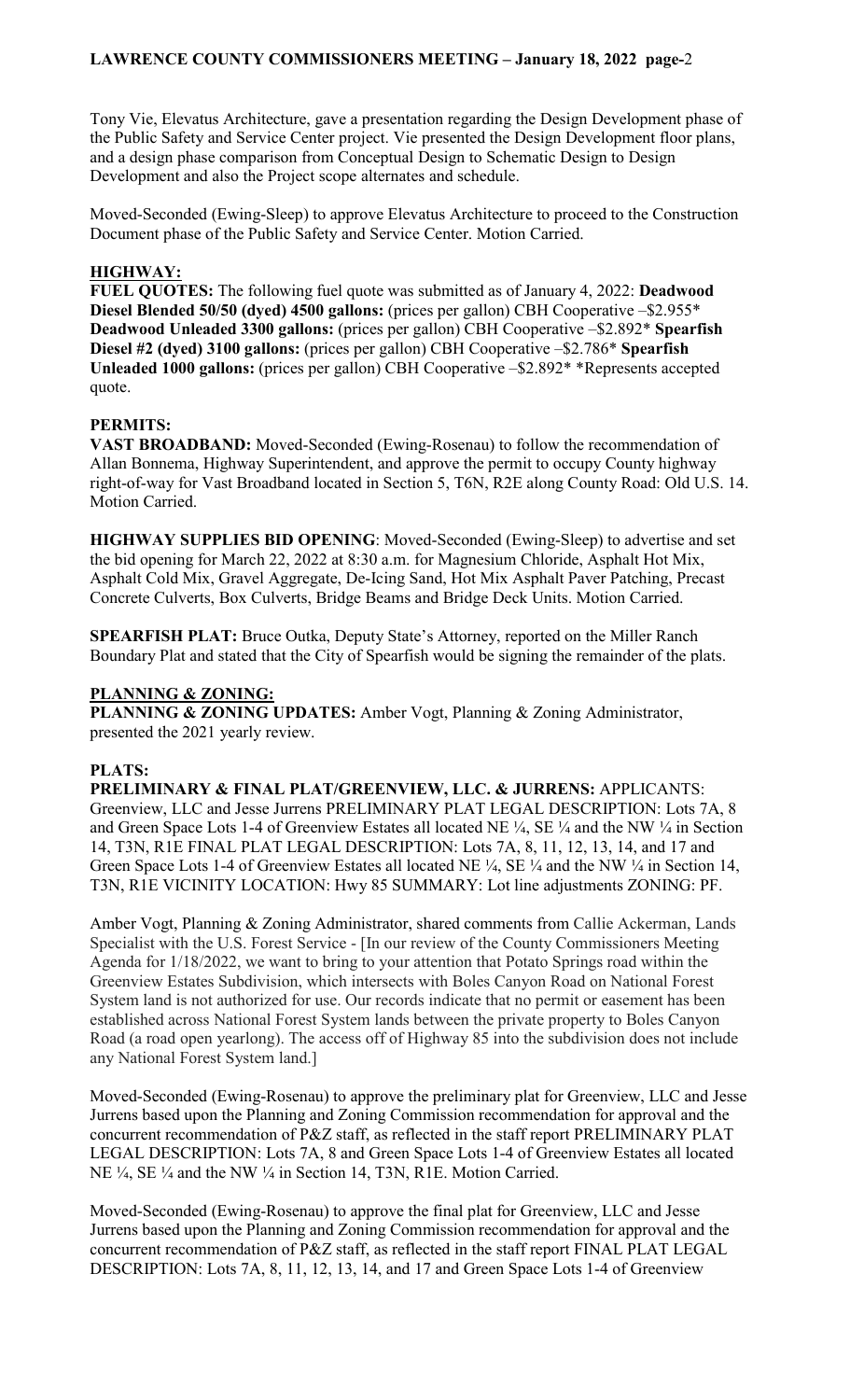Estates all located NE ¼, SE ¼ and the NW ¼ in Section 14, T3N, R1E VICINITY LOCATION: Hwy 85 SUMMARY: Lot line adjustments ZONING: PF. Motion Carried.

**FINAL PLAT/4 BEARS IN THE HILLS, LLC. & ENDRES:** APPLICANTS: 4 Bears in the Hills, LLC & Greg & Ann Endres LEGAL DESCRIPTION: Lots 11A and 13A, Blk 3 of Apple Springs Subdivision in Section 14, T5N, R4E (legal shortened) VICINITY LOCATION: Boulder Canyon SUMMARY: Combine 3 lots into 2 ZONING: SRD.

Moved-Seconded (Ewing-Sleep) to approve the final plat for 4 Bears in the Hills, LLC & Greg  $\&$ Ann Endres based upon the Planning and Zoning Commission recommendation for approval and the concurrent recommendation of P&Z staff, as reflected in the staff report LEGAL DESCRIPTION: Lots 11A and 13A, Blk 3 of Apple Springs Subdivision in Section 14, T5N, R4E (legal shortened) VICINITY LOCATION: Boulder Canyon SUMMARY: Combine 3 lots into 2 ZONING: SRD. Motion Carried.

**PRELIMINARY & FINAL PLAT/ROEN & SCHULTES:** APPLICANTS: Douglas & Tiffany Roen and Reinhardt Schultes LEGAL DESCRIPTION: Plat of Tract R1A and R4A in Section 28, T5N, R3E (legal shortened) VICINITY LOCATION: Maitland Road SUMMARY: Replat lot lines between parcels ZONING: PF.

Moved-Seconded (Ewing-Sleep) declaring that the plat for Douglas & Tiffany Roen and Reinhardt Schultes meets exemption criteria per Subdivision Ordinance, Chapter 4 Article 3. Motion Carried.

Moved-Seconded (Ewing-Sleep) to approve the preliminary & final plat for Douglas & Tiffany Roen and Reinhardt Schultes based upon the Planning and Zoning Commission recommendation for approval and the concurrent recommendation of P&Z staff, as reflected in the staff report LEGAL DESCRIPTION: Plat of Tract R1A and R4A in Section 28, T5N, R3E (legal shortened) VICINITY LOCATION: Maitland Road SUMMARY: Replat lot lines between parcels ZONING: PF. Motion Carried.

**BOUNDARY PLAT/MAITLAND PARTNERS, LLC.:** APPLICANT: Maitland Partners, LLC. LEGAL DESCRIPTION: Tract N of Paradise Acres IV in Section 18, T5N, R3E (legal shortened) VICINITY LOCATION: Maitland Road SUMMARY: Combine MS lodes into a large tract ZONING: PF.

Commissioner Sleep voiced his concern with the number of lots and increased traffic on Maitland Road.

Moved-Seconded (Sleep-Ewing) to approve the boundary plat for Maitland Partners, LLC. noting the potential impact of increased traffic on Maitland Road upon further subdivision and based upon the Planning and Zoning Commission recommendation for approval and the concurrent recommendation of P&Z staff, as reflected in the staff report. LEGAL DESCRIPTION: Tract N of Paradise Acres IV in Section 18, T5N, R3E (legal shortened) VICINITY LOCATION: Maitland Road SUMMARY: Combine MS lodes into a large tract ZONING: PF. Motion Carried.

**PRELIMINARY & FINAL PLAT/BULDHAUPT & NIELSEN:** APPLICANTS: James & Lynn Buldhaupt and Terrance & Renee Nielsen LEGAL DESCRIPTION: Plat of Tract 1A in Section 18, T4N, R3E and Lot 10A, Blk 2 of Deer Mt Resort Dev No 1 in Section 18, T4N, R3E (legal shortened) VICINITY LOCATION: Deer Mt SUMMARY: Replat lot lines ZONING: PF.

Moved-Seconded (Ewing-Sleep) declaring that the plat for James & Lynn Buldhaupt and Terrance & Renee Nielsen meets exemption criteria per Subdivision Ordinance, Chapter 4 Article 3. Motion Carried.

Moved-Seconded (Ewing-Rosenau) to approve the preliminary & final plat for James & Lynn Buldhaupt and Terrance & Renee Nielsen based upon the Planning and Zoning Commission recommendation for approval and the concurrent recommendation of P&Z staff, as reflected in the staff report LEGAL DESCRIPTION: Plat of Tract 1A in Section 18, T4N, R3E and Lot 10A, Blk 2 of Deer Mt Resort Dev No 1 in Section 18, T4N, R3E (legal shortened) VICINITY LOCATION: Deer Mt SUMMARY: Replat lot lines ZONING: PF. Motion Carried.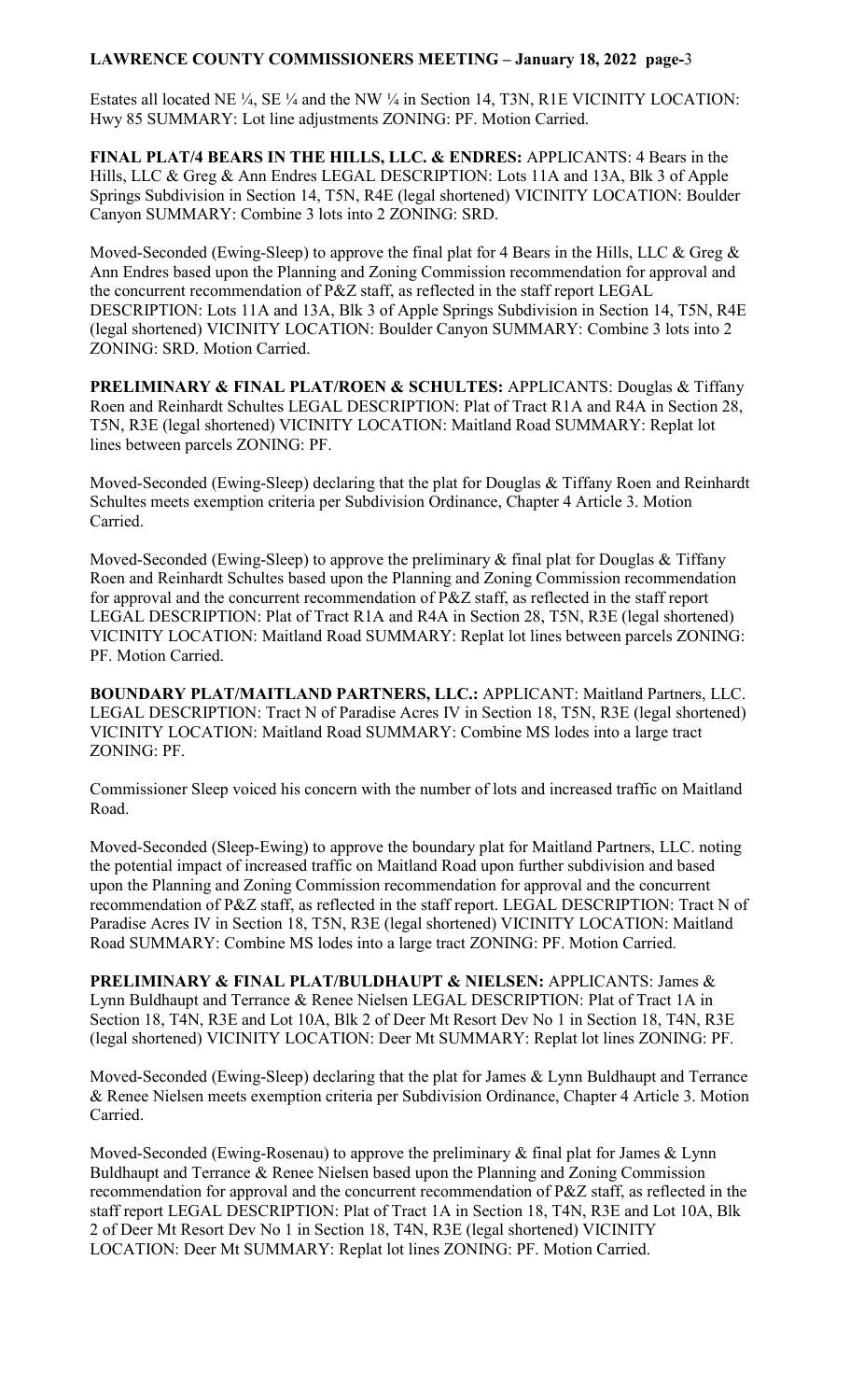**PRELIMINARY PLAT/DEER MT VILLAGE:** APPLICANT: Deer Mt Village LEGAL DESCRIPTION: Plat of Lots 1-100 Deer Mt Village all located in Section 13, T4N, R2E (legal shortened) VICINITY LOCATION: Hwy 85 SUMMARY: Boundary of the Deer Mt Village Subdivision ZONING: PUD.

Commissioner Deibert having earlier declared a conflict and appearing by Go-To-Meeting, did not participate in the Commissions' deliberative discussion for the preliminary plat/Deer Mt. Village but was available for questions as a representative of the owner pursuant to SDCL 6-1-17(1) (disclosure of pecuniary interest) and SDCL 6-1-18 (Elected county officers may receive and consider relevant information from any source to perform the duties of office).

Commissioner Sleep voiced his concern with water and sewer.

Randy Deibert, Professional Mapping & Surveying, stated that the development is being supplied water from the Deer Mountain Sanitary District and the Lead-Deadwood Sanitary district is the source which is over 8,000 ft. away on the Rochford Road.

Moved-Seconded (Ewing-Sleep) to approve the preliminary plat for Deer Mt Village based upon the Planning and Zoning Commission recommendation for approval and the concurrent recommendation of P&Z staff, as reflected in the staff report LEGAL DESCRIPTION: Plat of Lots 1-100 Deer Mt Village all located in Section 13, T4N, R2E (legal shortened) VICINITY LOCATION: Hwy 85 SUMMARY: Boundary of the Deer Mt Village Subdivision ZONING: PUD. Abstain-Deibert. Motion Carried.

**PRELIMINARY PLAT/KLOSS DEVELOPMENT:** APPLICANT: Kloss Development LEGAL DESCRIPTION: Dakota Highlands Estates (Approx. 55 lots) VICINITY LOCATION: Whitewood SUMMARY: New subdivision ZONING: PF.

Amber Vogt, Planning & Zoning Administrator, gave her staff report.

Zach Grapentine and Trent Walters, Interstate Engineering addressed the road concerns to include grade and culverts.

Commissioner Sleep voiced his concern with water and the availability. Rick Denief, 8820 Nemo Road, stated that there is one property with a well but is not familiar with its availability.

Moved-Seconded (Sleep-Ewing) to approve the preliminary plat for Kloss Development based upon the Planning and Zoning Commission recommendation for approval and the concurrent recommendation of P&Z staff, as reflected in the staff report LEGAL DESCRIPTION: Dakota Highlands Estates (Approx. 55 lots) VICINITY LOCATION: Whitewood SUMMARY: New subdivision ZONING: PF. Motion Carried.

## **EMERGENCY MANAGEMENT:**

**LOCAL EMERGENCY MANAGEMENT PERFORMANCE GRANT QUARTERLY** 

**REPORT:** Paul Thomson, Emergency Management Director, and Rene' Larson, Emergency Management Administrative Assistant, presented the Local Emergency Management Performance Grant quarterly report. Moved-Seconded (Ewing-Sleep) to authorize the Chairman to sign the quarterly Local Emergency Management Performance Grant report. Motion Carried.

**2021 SAFETY SYNOPSIS:** Paul Thomson, Emergency Management Supervisor, presented the 2021 Safety Synopsis.

**COVID TEST KITS:** Paul Thomson, Emergency Management Supervisor, reported that the COVID-19 at home test kits will be available at the Public Health Nurse offices in Spearfish and Deadwood.

## **ITEMS FROM THE PUBLIC:** None.

## **ITEMS FROM THE COMMISSIONERS:**

**TIMBER COMMITTEE:** Bruce Outka, Deputy State's Attorney, gave an update on the Timber Committee meeting held on January 10, 2022.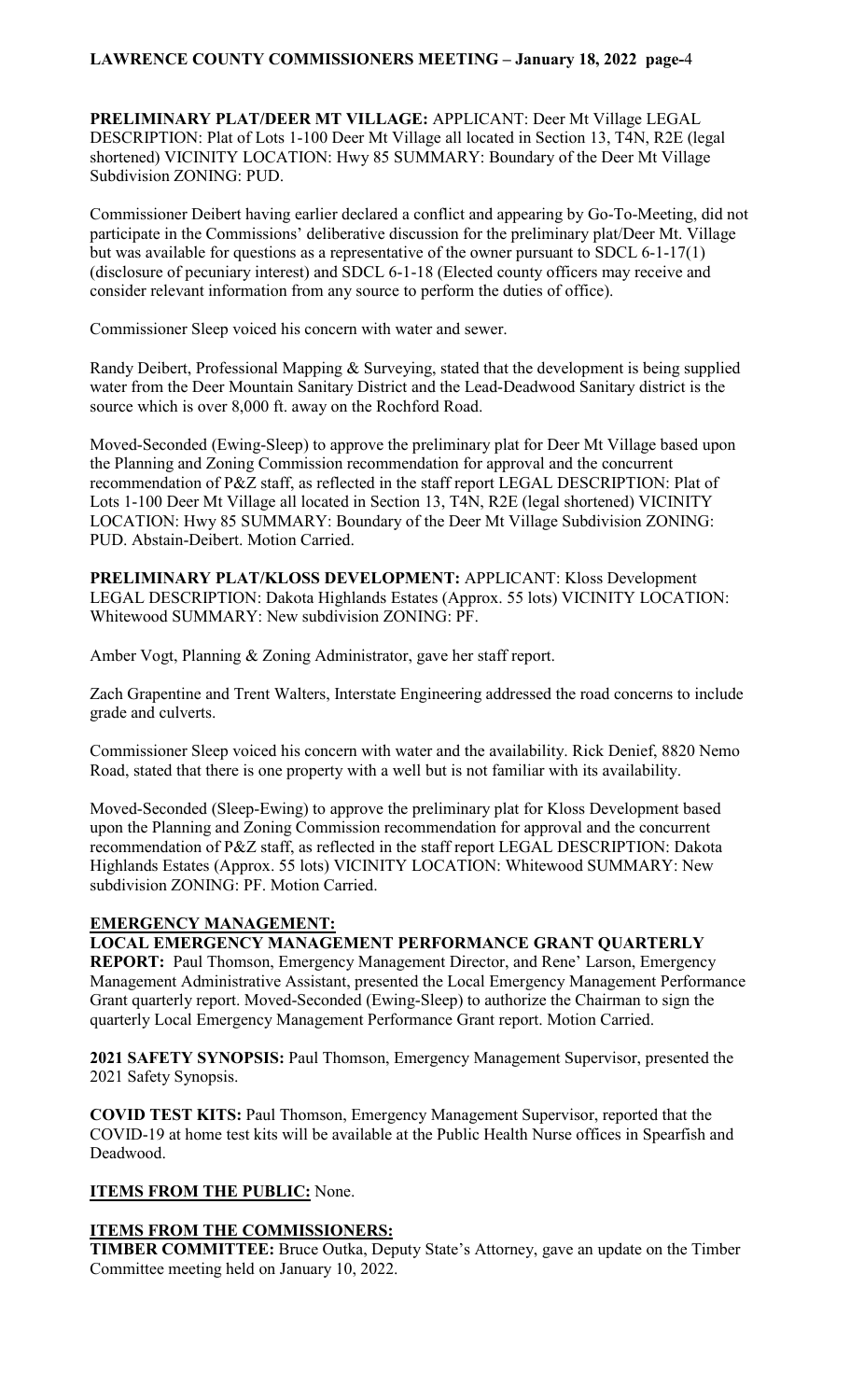**LARRISA PROPERTIES LTD:** Bruce Outka, Deputy State's Attorney, reported that a meeting was held with representatives from Larissa Properties LTD, regarding access to its property which is located next to the Public Safety and Services Center property.

**BUREAU OF LAND MANAGEMENT:** Moved-Seconded (Deibert-Sleep) to send a letter of support to the Bureau of Land Management as a cooperating agency as part of the NEPA process in reference to the environmental impact statement to analyze and disclose the potential effects of amending management plans for Great Sage-Grouse and Sagebrush habitats on public lands. Motion Carried.

**BILLS:** Moved-Seconded (Ewing-Sleep) to approve payment of the following payroll and vouchers listed below for expenditures for insurance, professional services, publications, rentals, supplies, repairs, maintenance, travel, conference fees, utilities, furniture and equipment drawn on the proper funds and various departments. Motion Carried. **Payroll:** Comm-\$7,042.91; Aud-\$11,658.90; Treas-\$13,992.65; States Atty-\$18,122.46; Pub Def- \$10,489.89; Gen Govt Bldg-\$9,123.24; Equal-\$15,029.06; Rod-\$9,132.37; Vso-\$1,736.20; Ist- \$9,816.65; Sher-\$58,167.91; Jail-\$38,522.77; Coroner-\$2,101.16; 24/7-\$270.57; Emerg Mgnt- \$4,733.61; E911-\$24,282.22; Highway-\$46,289.48; Weed-\$7,669.80; P&Z-\$7,646.18; **Bills:**  Moser, Douglas-\$196.00; Hamann, Alex-\$300.68; Swanson, Chelsey-\$250.11; A To Z Shredding- \$75.30; A&B Business,Inc Solutions-\$2,677.66; A&I Distributors-\$458.69; Ace Hardware Of Lead-\$160.08; Alternative Hrd-\$33.75; At&T Mobility-\$283.24; Audra Hill Consulting-\$408.07; BH Pioneer-\$1,457.32; Barnaud Law Firm Prof-\$4,150.50; Bi Geo Group-\$142.60; Black Hills Chemical-\$426.41; Black Hills Energy-\$195.14; Black Hills Pure-\$11.50; Black Hills Urgent Care-\$195.00; Bomgaars Supply-\$436.94; Bruemmer, Lynnel-\$239.40; Butler Machinery Co- \$1,862.73; Butte Electric Coop-\$583.23; Butte-Lawrence Co. Fair-\$10,000.00; Cbh Cooperative- \$22,708.80; Century Business Products-\$280.62; Centurylink-\$585.04; Chadams-\$2,260.00; Charm-Tex-\$230.18; Child Support Services-\$352.62; City Of Rapid City-\$1,240.00; City Of Sturgis-\$1,208.00; Cornelius, Kaylee-\$280.00; Dakota Equipment Rental-\$106.50; Deadwood Carnegie Library-\$82,621.00; Dean Schaefer Court Reporting-\$30.00; Dept Of Hlth Lab Services- \$1,910.00; Dept Of The Treasury-\$69,926.03; Diamond Pharmacy-\$921.48; Elevatus Architecture-\$300,000.00; Ellingson, Teri-\$50.00; Ertz, Dewey-\$1,950.00; Fassbender Photographic-\$5,000.00; Gene's Lock Shop-\$34.00; Grace Balloch Mem Library-\$207,379.00; Hartford-Priority Accounts-\$2,183.23; Horn Law Office-\$237.60; IBM Corporation-\$299.00; Jacobs Precision Welding-\$220.34; Janke, Wendy-\$460.00; JT Ventures-\$80.75; Karen Paige Hunt-\$99.00; Katterhagen, Mark-\$15.00; Kinney Law-\$1,310.20; Knecht Home Center-\$80.19; Kosel, Joseph-\$10,942.84; Language Line Services-\$66.15; Lewis & Clark Bhs-\$184.00; Lewno, Lucy-\$166.53; Lexisnexis Risk Data Mgnt-\$75.00; Lockwood, Darcy-\$15.00; Lynn, Jackson, Shultz & Lebrun-\$693.00; Mabey, Brooke-\$60.00; Minnehaha County, Sd Juvenile-\$2,205.00; Montana Dakota Utilities-\$304.28; Monument Health Lead-Deadwood-\$5,225.00; Monument Health Network-\$5,384.46; Ms Mail-\$450.00; National Assoc Legal Assistant-\$125.00; Nelson Law-\$781.02; Nelson, Christy-\$180.00; North Central Int'l-\$273.70; Northern Hills Casa- \$7,500.00; Office Of Child Support-\$234.00; Parr Law-\$770.00; Pcso Addiction Treatment- \$452.00; Pederson Law Office-\$633.20; Pennington Co Jail-\$1,403.57; Pharmchem-\$629.00; Prairie Hills Transit-\$10,000.00; Precision Kiosk Technologies-\$1,350.00; Program Works- \$1,002.96; Queen City Rocket Lube-\$186.98; Quik Signs-\$64.09; Quill-\$140.71; Radiology Associates-\$16.63; Rapid City Emergency Services-\$196.34; Ryan, Suzanne-\$420.00; Sd Assoc Of Criminal Defense-\$150.00; Sd Association Of County-\$300.00; Sd Emergency Mngt Association-\$10.00; Sd Reemployment Assistance-\$254.92; Sdrs Supplemental Retirement- \$3,172.50; Semerad, Sandra-\$12.00; Servall Towel & Linen-\$284.51; Sonnel Technologies- \$248.93; Spearfish Ambulance Service-\$5,225.00; Spearfish Auto Supply-\$447.44; Spearfish Police Dept-\$10,616.39; Spearfish Rifle & Trap Club-\$200.00; Spearfish Senior Citizens- \$2,000.00; Staples-\$38.73; Sterna, Laura-\$333.30; Sturdevant's Auto Parts-\$1,135.99; Sysco Montana-\$2,933.13; Triple K Tire & Repair-\$65.49; Turnkey Corrections-\$19.12; Twin City Hardware & Lumber-\$157.39; Twin City Senior Citizens-\$2,000.00; Verizon Wireless-\$106.46; Victims Of Violence-\$570.00; Waste Connections-\$1,139.01; Watertree-\$75.60; Weed & Pest Conference-\$300.00; Wells Fargo Business Card-\$6,809.39: Western First Aid & Safety- \$1,456.62; Western Sd Juvenile Serv-\$5,980.00; Wex Bank-\$741.92; Whitewood Library- \$55,188.00; Whitewood Senior Citizens-\$1,000.00; Wolf, Ione-\$47.25; Yankton Co Sheriff- \$50.00; Yankton County-\$125.00; **Witness & Jurors:** \$1,645.04.